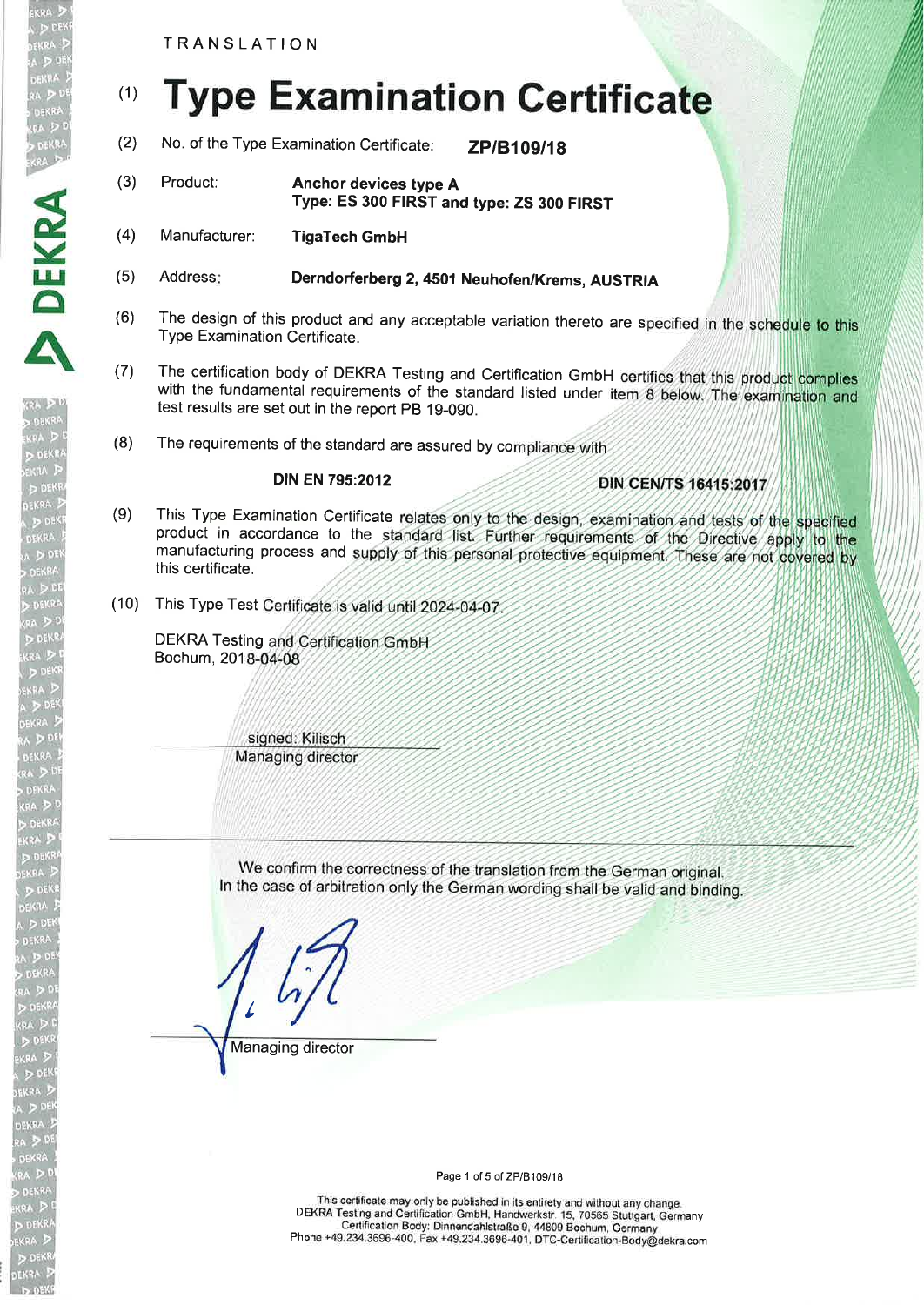(11) Appendix to

#### (12) **Type Examination Certificate** ZP/B109/18

 $(13)$  13.1 Subject and Type Anchor devices type A Type: ES 300 FIRST and type: ZS 300 FIRST

> 13.2 Description ES 3OO FIRST

Anchor device, type: ES 300 FIRST (Figures 1-2), is used as a single anchor point to protect a maximum of 4 people against falls from a height. The anchor device has a round-bar steel (Ø 20 mm) 300 mm high. The round-bar steel is welded at the bottom part to the base plate (material thickness 5 mm), which can be flat or edged metal sheet. The base plate has 10 boreholes  $(\emptyset$  10mm) for fastening respectable fastening elements and for mounting the anchor device on bases of sufficient strength. An M 16 thread is placed at the upper end of the round-bar steel, on which the anchor point can be screwed in (Figures 3-7). This is where the user can secure himself with his own personal protective equipment against falling. The anchor device is designed for bearing loads exerted from any direction parallel to the roof surface.

The anchor device is made of corrosion-resistant steel





Figure 1: Anchor device, type: ES 300 FIRST with flat base plate (60 x 280 mm)

Figure 2: Anchor device, type: ES 300 FIRST with edged metal sheet base plate



Page 2 of 5 of ZP/B109/18

This certificate may only be published in its entirety and without any change. DEKRA Testing and Certification GmbH, Handwerkstr. 15, 70565 Stuttgart, Germany Certification Body: Dinnendahlstraße g, 44809 Bochum, Germany Phone +49.234.3696-400, Fax +49.234.3696-401, DTC-Certification-Body@dekra.com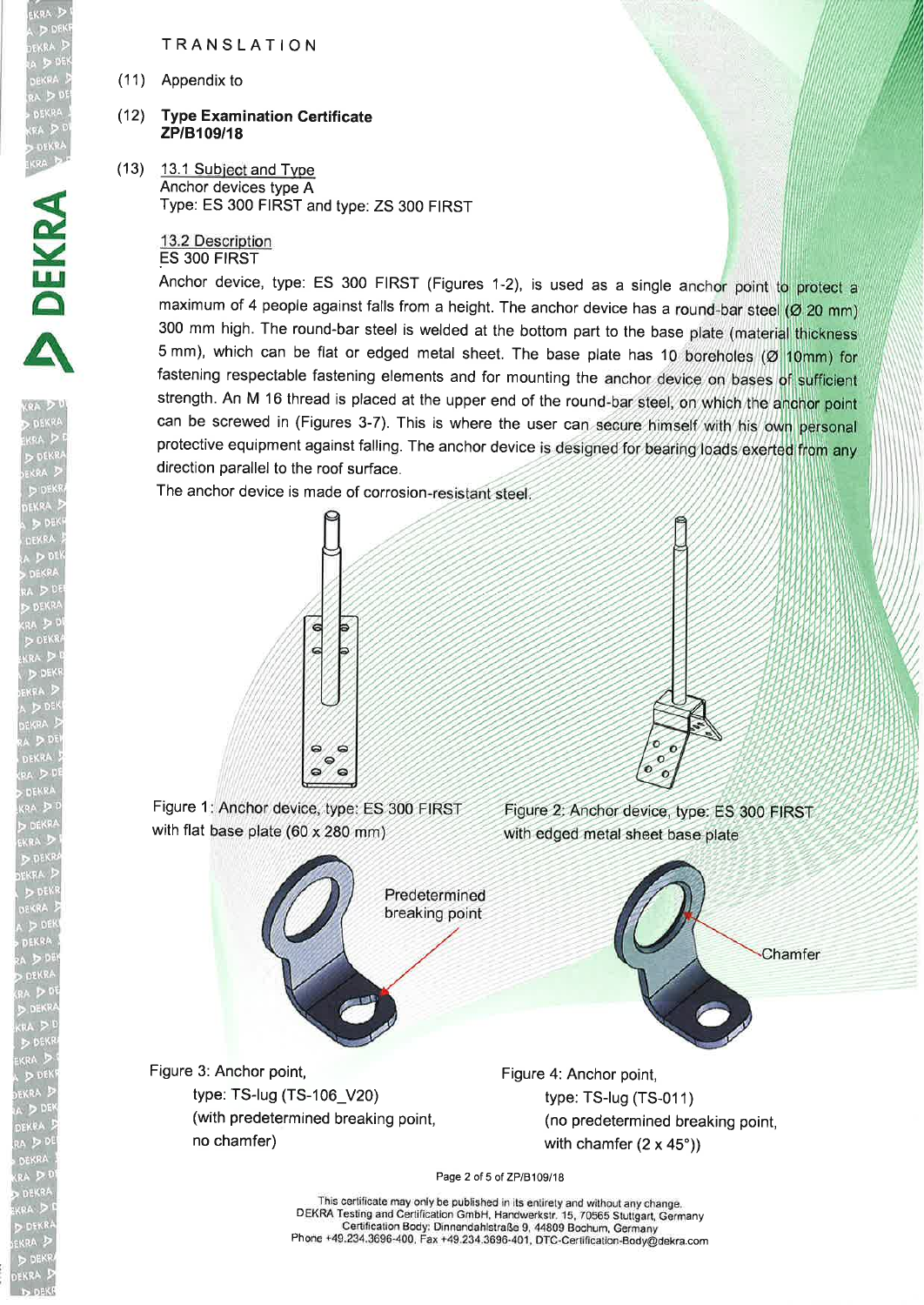ERRA<br>DIDEKRA<br>FKRA DIP

E

DEK

A



Figure 5: Anchor point, type: TS-lug (TS-01 1) (with predetermined breaking point, with chamfer (1 x 45°))

Figure 6: Anchor point, type: TS-lug (TS-011) (with predetermined breaking point, with chamfer  $(1.5 \times 45^{\circ})$ )

Chamfer

Predetermined breaking point

Predetermined breaking point

Chamfer

Figure 7: Anchor point, type: TS-lug (TS-011) (with predetermined breaking point, with chamfer  $(2 \times 45^{\circ})$ )

Page 3 of 5 of ZP/B109/18

\_ \_. This certificate may only be published in its entirety and without any change. DEKRA Testing and Certification GmbH, Handwerkstr. 1S, 70565 Stuttgart, Gärmany . Certification Body: Dinnendahlstraße g, 44g09 Bochum, Germany Phone +49.234.3696-400, Fax +49.234.3696-401, DTC-Certification\_Bodyödekra.com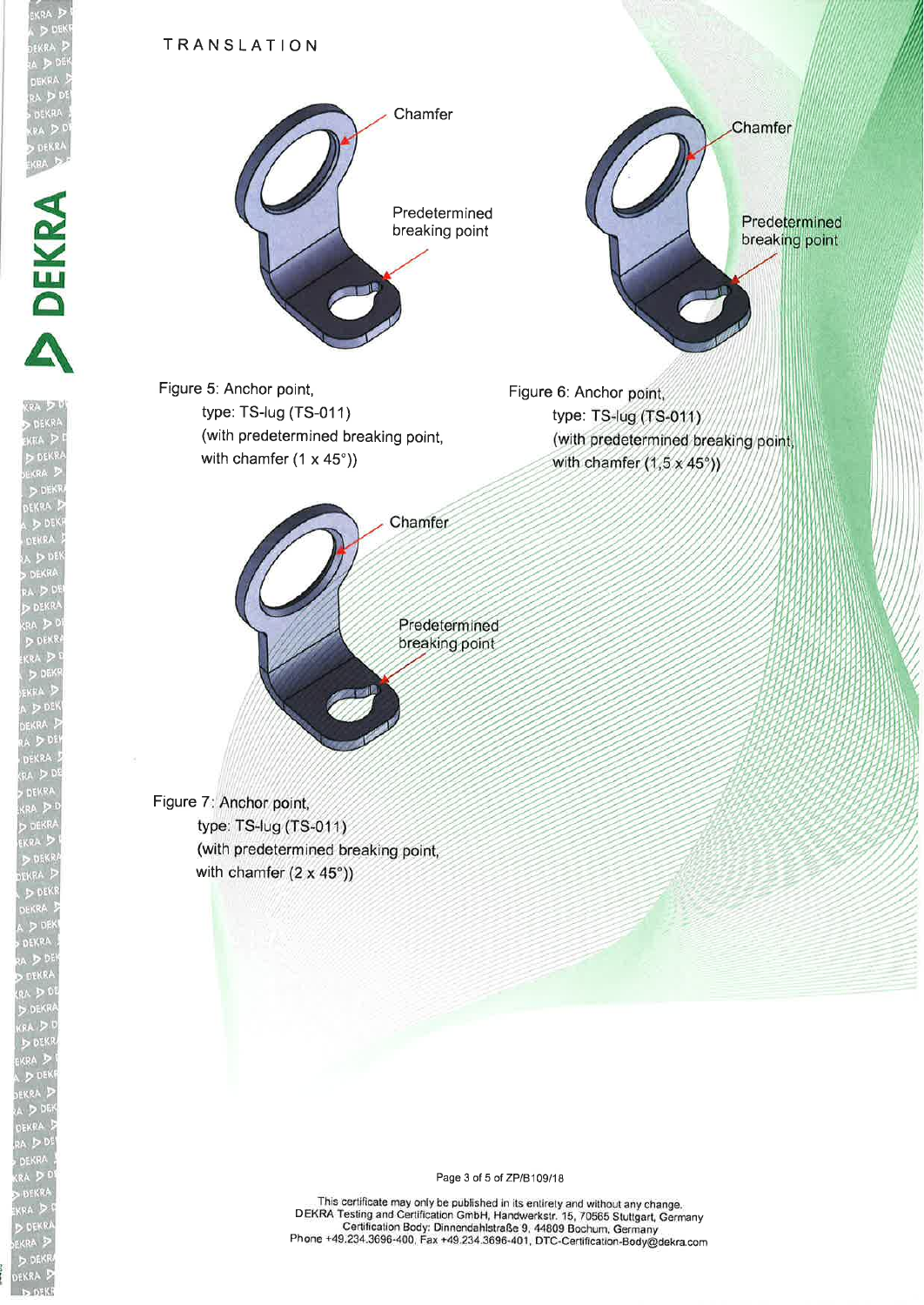#### ZS 3OO FIRST

DOEKRA<br>FKRA P

E

**DEKE** 

A

DEKRA

Anchor device, type: ZS 300 FIRST (Figures 8-9), is used as a single anchor point to protect a maximum of 4 people against falls from a height. The anchor device has a round-bar steel  $(Ø16$  mm) 300 mm high. The round-bar steel is welded to the base plate (material thickness 5 mm), which can be flat or edged metal sheet. The base plate has 10 boreholes (Ø 10mm) for fastening respectable fastening elements and for mounting the anchor device on bases of sufficient strength. An M 16 thread is placed at the upper end of the round-bar steel, on which the anchor point is screwed in (Figures 10-14). This is where the user can secure himself with his own personal protective equipment against falling. The anchor device is designed for bearing loads exerted from any direction parallel to the roof surface.

The anchor device is made of corrosion-resistant steel





Figure 8: Anchor device, type: ZS 300 FIRST with flat base plate  $(60 \times 280 \text{ mm})$ 

Figure 9: Anchor device, type: ZS 300 FIRST with edged metal sheet base plate



Figure 10: Anchor point, type: TS-lug (TS-106\_V20) (with predetermined breaking point, no chamfer)

Figure 11: Anchor point, type: TS-lug (TS-011) (no predetermined breaking point, with chamfer  $(2 \times 45^{\circ})$ )

Page 4 of 5 of ZP/B109/18

This certificate may only be published in its entirety and without any change. DEKRA Testing and Certification GmbH, Handwerkstr. 15, 70565 Stuttgart, Germany Certification Body: Dinnendahlstraße 9, 44809 Bochum, Germany Phone +49.234.3696-400, Fax +49.234.3696-401, DTC-Certification-Body@dekra.com